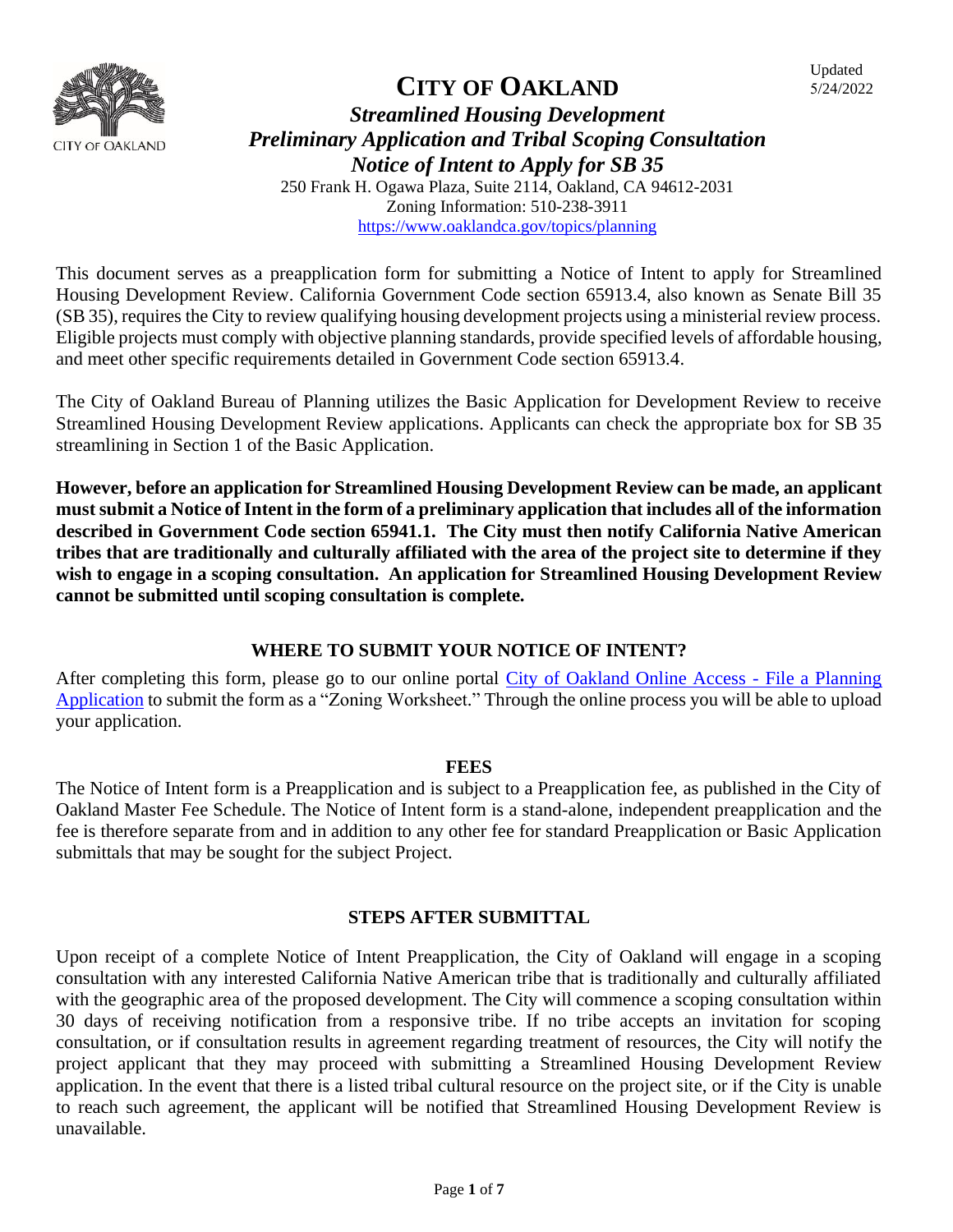### **1. SITE INFORMATION**

| <b>PROPERTY ADDRESS:</b>                                                                                                                                                                                                       |
|--------------------------------------------------------------------------------------------------------------------------------------------------------------------------------------------------------------------------------|
| <b>LEGAL DESCRIPTION:</b> A legal description must be provided.                                                                                                                                                                |
| Attached? Yes $\bigcap$ No $\bigcap$                                                                                                                                                                                           |
| ASSESSOR'S PARCEL NUMBER(S): University of the set of the set of the set of the set of the set of the set of the set of the set of the set of the set of the set of the set of the set of the set of the set of the set of the |
|                                                                                                                                                                                                                                |
| <b>EXISTING USE OF PROPERTY:</b> Include identification of major physical alterations to the property.                                                                                                                         |

**SITE PLAN:** A site plan showing the location on the property, elevations showing design, color, and material, and the massing, height, and approximate square footage, of each building that is to be occupied.

Attached? Yes () No

#### **DESCRIPTION OF PROPOSAL:**

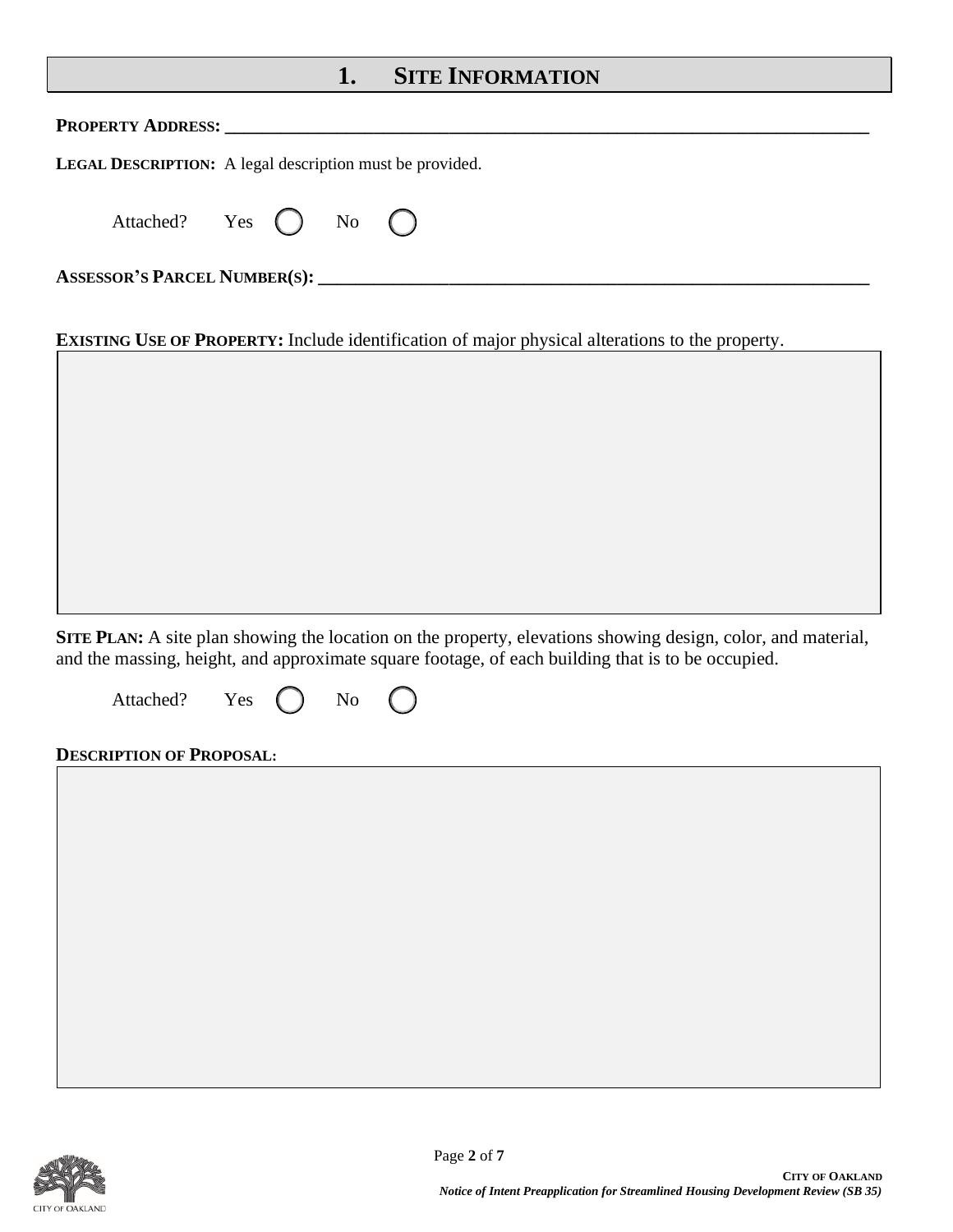## **2. PROPERTY OWNER AND APPLICANT INFORMATION**

Original signatures or clear & legible copies are required.

| <b>Owner:</b>                 |  |
|-------------------------------|--|
| <b>Owner Mailing Address:</b> |  |
| <b>City/State:</b>            |  |
| Zip:                          |  |
| <b>Phone No.:</b>             |  |
| Fax No.:                      |  |
| E-mail:                       |  |

#### **To be completed only if Applicant is not the Property Owner:**

*I authorize the applicant indicated below to submit the application on my behalf.* 

*Signature of Property Owner*

| <b>Applicant</b> (Authorized Agent), if different from Owner: |
|---------------------------------------------------------------|
| <b>Applicant Mailing Address:</b>                             |
| City/State:                                                   |
| Zip:                                                          |
| <b>Phone No.:</b>                                             |
| <b>Fax No.:</b>                                               |
| E-mail:                                                       |

**I understand that an applicant shall be deemed to have submitted a Notice of Intent preapplication only upon providing both of the following:**

- **1. Information about the proposed project as required by California Government Code section 65913.4 using this preapplication form; and**
- **2. Payment of the permit processing fee.**

**I hereby certify that the statements furnished on this form and in the attachments present the data and information required for this Notice of Intent preapplication to the best of my ability and that the facts, statements and information presented are true and correct to the best of my knowledge and belief.** 

| Signature: | <b>Date:</b> |
|------------|--------------|
|            |              |

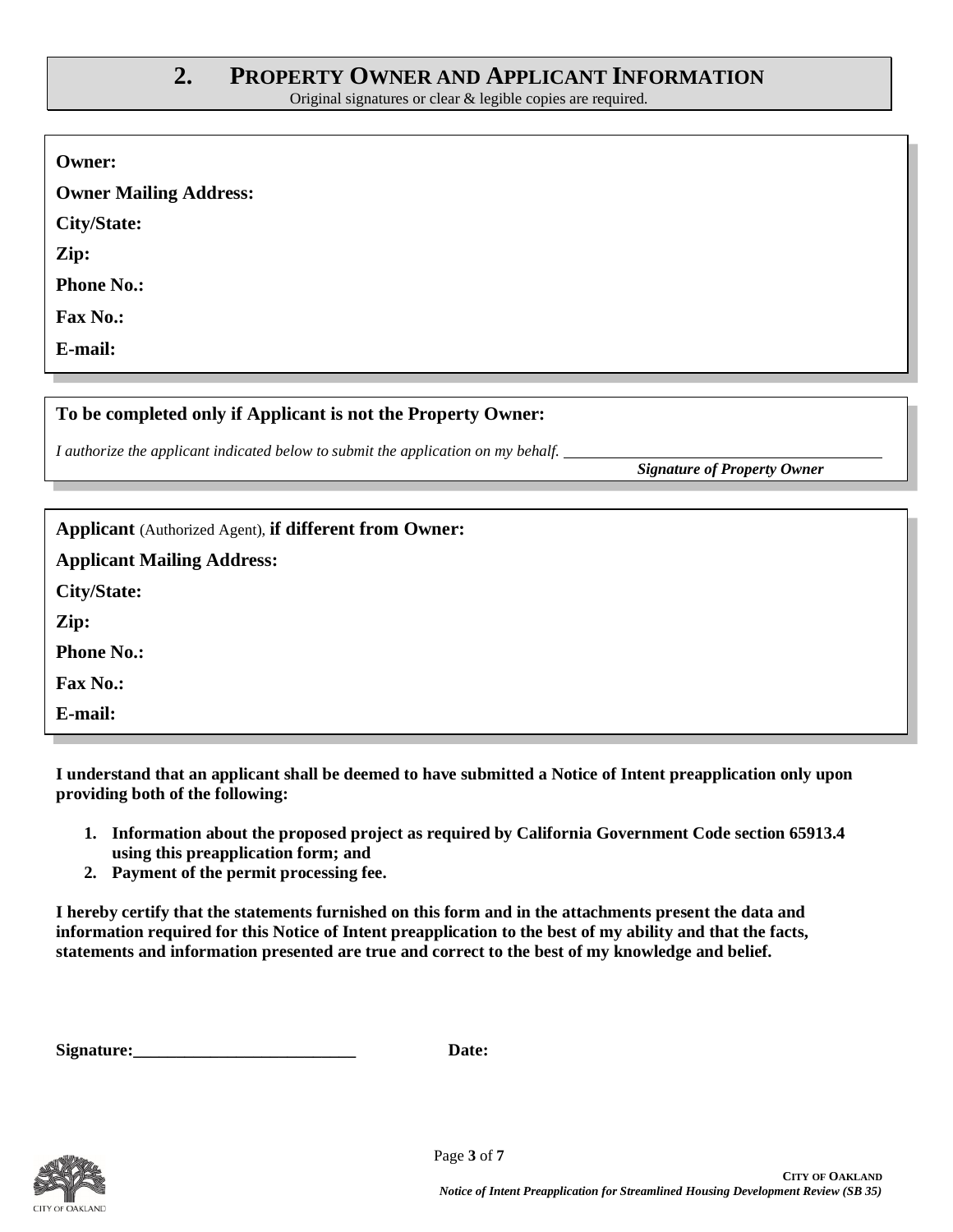| 3. Project & Lot Information                      |                                |                   |                               |                              |  |  |
|---------------------------------------------------|--------------------------------|-------------------|-------------------------------|------------------------------|--|--|
| <b>CALCULATIONS</b>                               | <b>Existing</b><br>Pre-Project | <b>Demolition</b> | <b>New</b><br><b>Proposed</b> | <b>Total</b><br>Post-Project |  |  |
| <b>Affordability Levels</b>                       |                                |                   |                               |                              |  |  |
| <b>Market Rate</b>                                |                                |                   |                               |                              |  |  |
| Managers $Unit(s)$ – Market Rate                  |                                |                   |                               |                              |  |  |
| Moderate-Income (80%-120% AMI)                    |                                |                   |                               |                              |  |  |
| Low-Income (50%-80% AMI)                          |                                |                   |                               |                              |  |  |
| Very Low-Income (30%-50% AMI)                     |                                |                   |                               |                              |  |  |
| Extremely Low-Income (<30% AMI)                   |                                |                   |                               |                              |  |  |
| <b>Total Number of Units</b>                      |                                |                   |                               |                              |  |  |
| <b>Total Number of Affordable Units:</b>          |                                |                   |                               |                              |  |  |
| <b>Other Types of Units/Rooms (if applicable)</b> |                                |                   |                               |                              |  |  |
| <b>Accessory Dwelling Units</b>                   |                                |                   |                               |                              |  |  |
| Live/Work Units                                   |                                |                   |                               |                              |  |  |
| Work/Live Units                                   |                                |                   |                               |                              |  |  |
| Mobile Homes                                      |                                |                   |                               |                              |  |  |
| <b>Hotel Rooms</b>                                |                                |                   |                               |                              |  |  |
| <b>Floor Area</b>                                 |                                |                   |                               |                              |  |  |
| Office Floor Area (square feet)                   |                                |                   |                               |                              |  |  |
| Retail Floor Area (square feet)                   |                                |                   |                               |                              |  |  |
| Industrial Floor Area (square feet)               |                                |                   |                               |                              |  |  |
| Other Non-Residential Floor Area (sq. ft.)        |                                |                   |                               |                              |  |  |
| <b>Total Non-Residential Floor Area (sq. ft.)</b> |                                |                   |                               |                              |  |  |
| <b>Total Residential Floor Area (sq. ft.)</b>     |                                |                   |                               |                              |  |  |
| Total Res. & Non-Res. Floor Area (sq. ft.)        |                                |                   |                               |                              |  |  |

### **OTHER PROJECT INFORMATION:**

**Automobile Parking Spaces (number)**:

**Total Number of Existing Units Occupied:** 

**Total Number of Existing Occupied Units Proposed for Demolition:** 

**Total Building Footprint Area (square feet)**:

**Building Height (feet)**:

**Building Stories (number)**:

**Total Lot Area (square feet)**:

**Bicycle Parking Spaces (number)**:

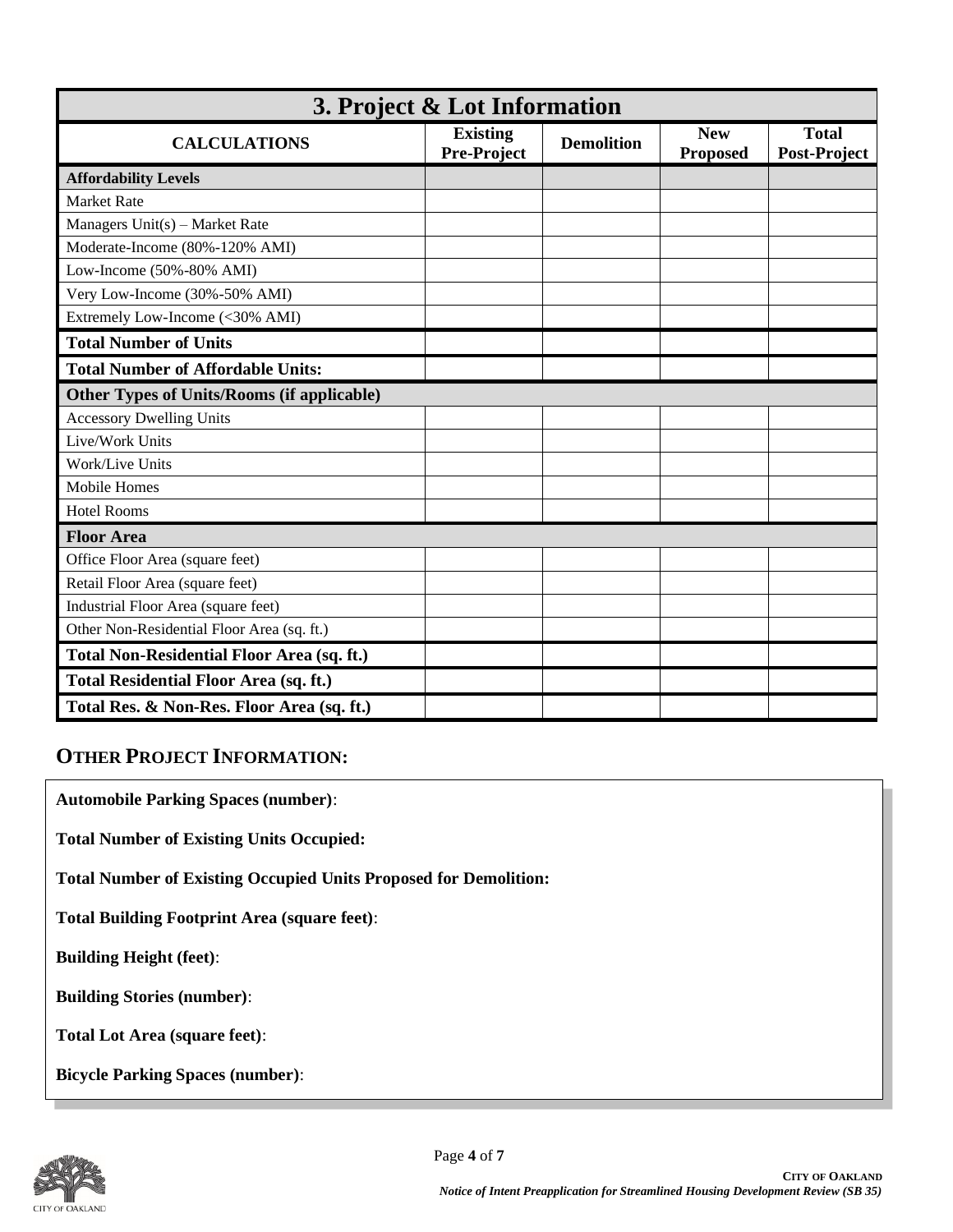# **4. DENSITY BONUS**

| Will the project proponent seek bonus units, incentives, waivers, or parking reductions pursuant to the State<br>Density Bonus Law, California Government Code Section 65915?<br>Yes<br>No |
|--------------------------------------------------------------------------------------------------------------------------------------------------------------------------------------------|
| If "Yes" please describe:                                                                                                                                                                  |
|                                                                                                                                                                                            |
| 5.<br><b>SUBDIVISION</b>                                                                                                                                                                   |
| Will the project proponent seek any approvals under the Subdivision Map Act?<br>No<br>Yes                                                                                                  |
| If "Yes" please describe:                                                                                                                                                                  |
|                                                                                                                                                                                            |
|                                                                                                                                                                                            |
|                                                                                                                                                                                            |
|                                                                                                                                                                                            |
| <b>Number of Existing Lots:</b>                                                                                                                                                            |
| <b>Number of Resulting Lots:</b>                                                                                                                                                           |
| <b>POLLUTANTS</b><br>6.                                                                                                                                                                    |
| Are there any proposed point sources of air or water pollutants?<br>No<br>Yes                                                                                                              |
| If "Yes" please describe:                                                                                                                                                                  |
|                                                                                                                                                                                            |
|                                                                                                                                                                                            |
|                                                                                                                                                                                            |
|                                                                                                                                                                                            |

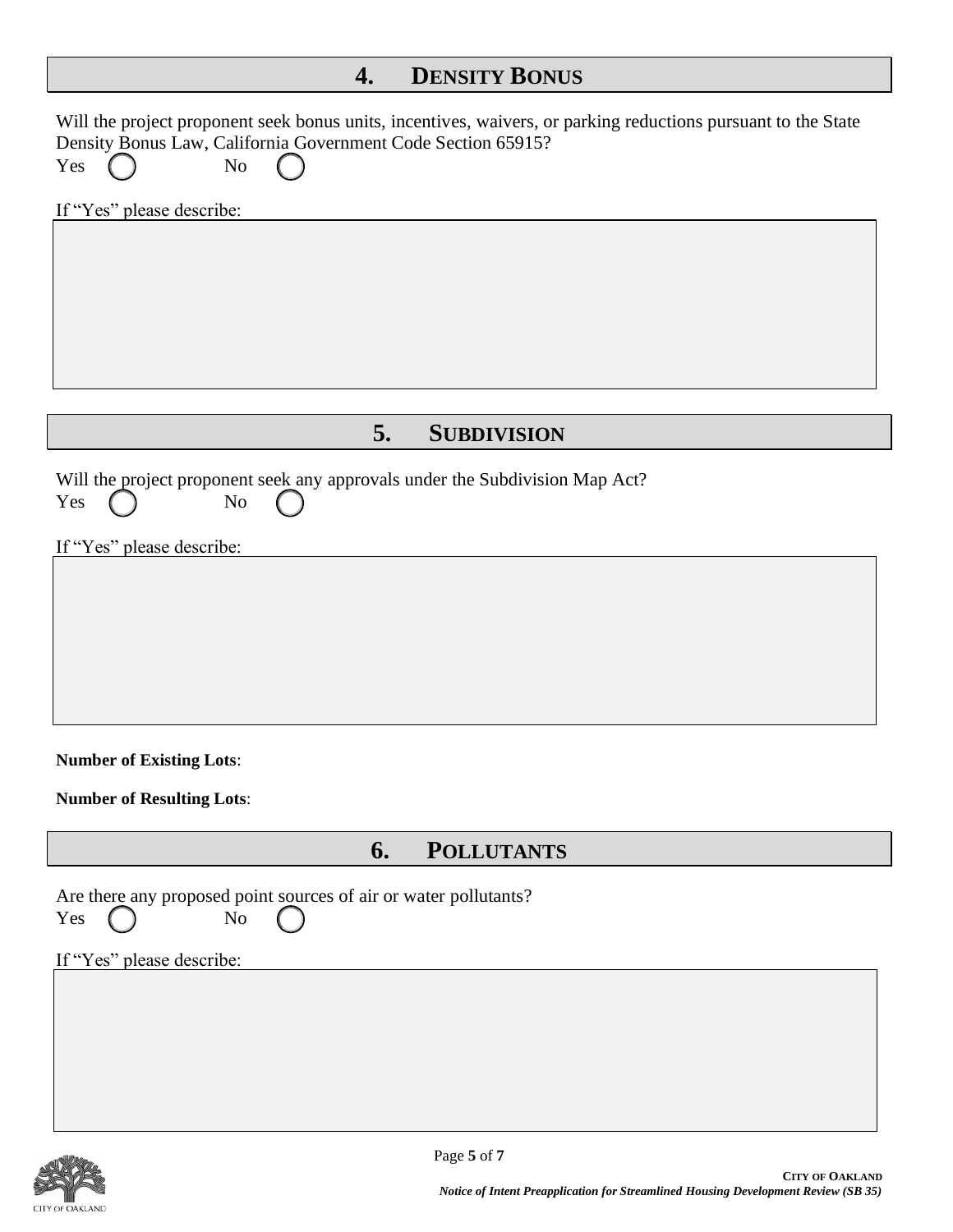## **7. ADDITIONAL SITE CONDITIONS**

|                                                                                                                                                                                                            |                                                                                                                                                                                                                                                                                                                                                                                                                                                                                                                                                            | Yes | N <sub>0</sub> | <b>Attachment</b><br><b>Provided?</b> |  |
|------------------------------------------------------------------------------------------------------------------------------------------------------------------------------------------------------------|------------------------------------------------------------------------------------------------------------------------------------------------------------------------------------------------------------------------------------------------------------------------------------------------------------------------------------------------------------------------------------------------------------------------------------------------------------------------------------------------------------------------------------------------------------|-----|----------------|---------------------------------------|--|
|                                                                                                                                                                                                            | a. Is the project site located wholly or partially within:                                                                                                                                                                                                                                                                                                                                                                                                                                                                                                 |     |                |                                       |  |
| i.                                                                                                                                                                                                         | A Very High Fire Hazard Severity Zone (VHFHSZ), as determined by the<br>Department of Forestry and Fire Protection?                                                                                                                                                                                                                                                                                                                                                                                                                                        |     |                |                                       |  |
| ii.                                                                                                                                                                                                        | Wetlands, as defined in the United States Fish and Wildlife Service Manual, Part<br>660 FW 2 (June 21, 1993)?                                                                                                                                                                                                                                                                                                                                                                                                                                              |     |                |                                       |  |
| iii.                                                                                                                                                                                                       | A hazardous waste site that is listed pursuant to Section 65962.5 or a hazardous<br>waste site designated by the Department of Toxic Substances Control pursuant to<br>Section 25356 of the Health and Safety Code?                                                                                                                                                                                                                                                                                                                                        |     |                |                                       |  |
| iv.                                                                                                                                                                                                        | A special flood hazard area subject to inundation by the 1 percent annual chance<br>floor (100-year flood) as determined by the Federal Emergency Management<br>Agency (FEMA) in any official maps published by FEMA?                                                                                                                                                                                                                                                                                                                                      |     |                |                                       |  |
| v.                                                                                                                                                                                                         | A delineated earthquake fault zone as determined by the State Geologist in any<br>official maps published b the State Geologist, unless the development complies<br>with applicable seismic protection building code standards adopted by the<br>California Building Standards Commission under the California Building<br>Standards Law (Part 2.5 (commencing with Section 18901) of Division 13 of the<br>Health and Safety Code), and by any local building department under Chapter 12.2<br>(commencing with Section 8875) of Division 1 of Title 2?   |     |                |                                       |  |
| vi.                                                                                                                                                                                                        | A stream or other resource that may be subject to a streambed alteration agreement<br>pursuant to Chapter 6 (commencing with Section 1600) of Division 2 of the<br>California Fish and Game Code, including creeks and wetlands? If yes, provide a<br>site map showing any stream or other resource that may be subject to a streambed<br>alteration agreement and an aerial site photograph showing existing site conditions<br>of environmental site features that would be subject to regulations by a public<br>agency, including creeks and wetlands. |     |                |                                       |  |
|                                                                                                                                                                                                            | b. Does the project site contain any historic and/or cultural resource?                                                                                                                                                                                                                                                                                                                                                                                                                                                                                    |     |                |                                       |  |
| c. Does the project contain any species of special concern such as special status flora or fauna,<br>protected trees, or wildlife?                                                                         |                                                                                                                                                                                                                                                                                                                                                                                                                                                                                                                                                            |     |                |                                       |  |
| d. Does the project site contain any recorded public easement, such as easements for storm<br>drains, water lines, and other public rights of way?                                                         |                                                                                                                                                                                                                                                                                                                                                                                                                                                                                                                                                            |     |                |                                       |  |
| e. For any project proposed to be located within the coastal zone, whether any portion of the property contains any of the<br>following:<br>(Note: City of Oakland is not located within the coastal zone) |                                                                                                                                                                                                                                                                                                                                                                                                                                                                                                                                                            |     |                |                                       |  |
|                                                                                                                                                                                                            |                                                                                                                                                                                                                                                                                                                                                                                                                                                                                                                                                            |     |                |                                       |  |
| i.                                                                                                                                                                                                         | Wetlands, as defined in subdivision (b) of Section 13577 of Title 14 of the<br>California Code of Regulations.                                                                                                                                                                                                                                                                                                                                                                                                                                             | N/A | N/A            | N/A                                   |  |
| ii.                                                                                                                                                                                                        | Environmentally sensitive habitat areas, as defined in Section 30240 of the Public<br>Resources Code.                                                                                                                                                                                                                                                                                                                                                                                                                                                      | N/A | N/A            | N/A                                   |  |
| $\overline{\text{iii}}$ .                                                                                                                                                                                  | A tsunami run-up zone.                                                                                                                                                                                                                                                                                                                                                                                                                                                                                                                                     | N/A | N/A            | $\rm N/A$                             |  |
| iv.                                                                                                                                                                                                        | Use of the site for public access to or along the coast.                                                                                                                                                                                                                                                                                                                                                                                                                                                                                                   | N/A | N/A            | N/A                                   |  |

#### **If you answered yes to any of the questions above, include attachments further illustrating each site condition at issue.**